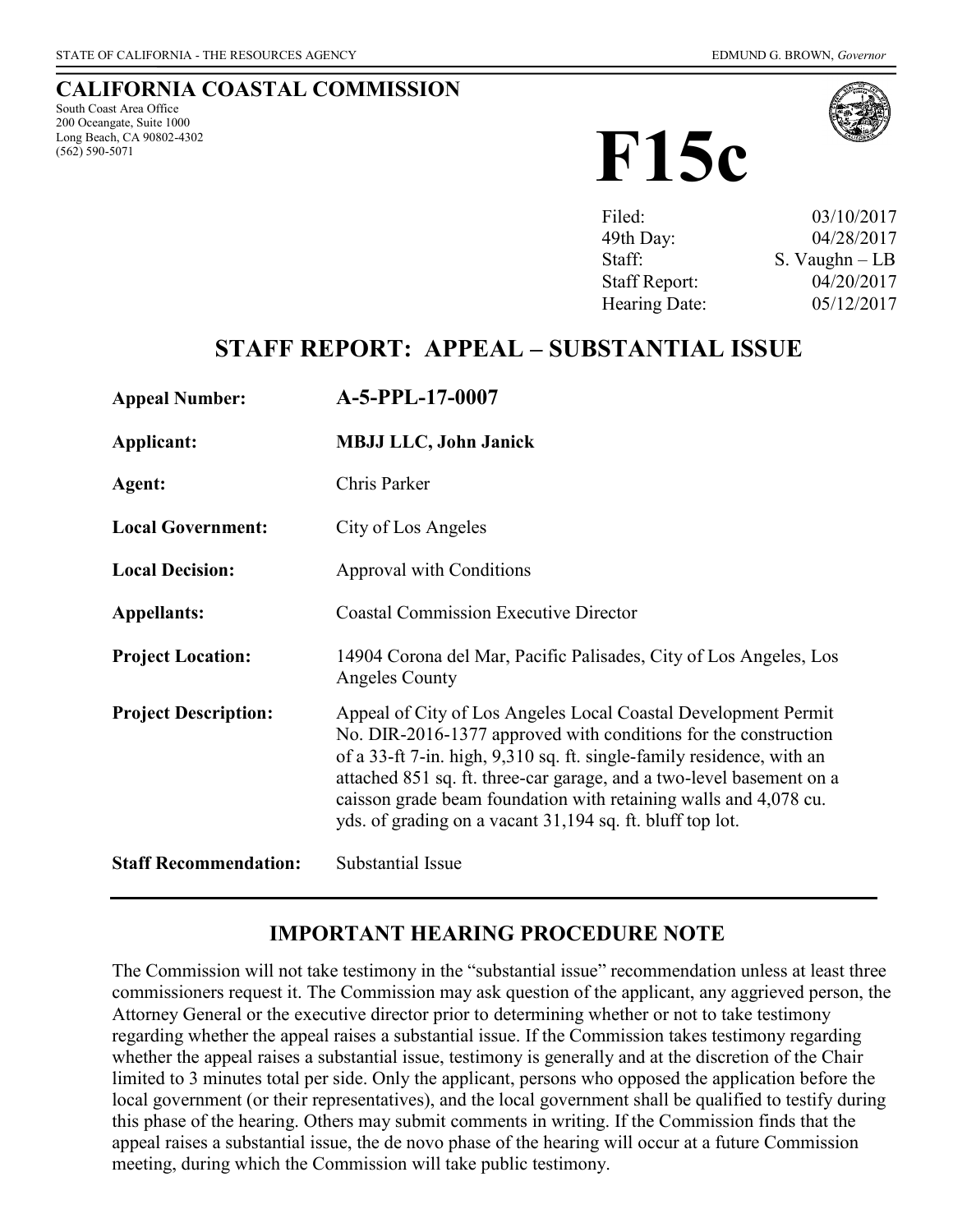### **SUMMARY OF STAFF RECOMMENDATION**

The staff recommends that the Commission determine that a **substantial issue exists** with respect to the grounds on which the appeal has been filed for the following reasons: the project, as approved by the City of Los Angeles, raises substantial Coastal Act issues related to safety of development in a hazardous location and protection of natural landforms and public views. The applicant proposes to build a new single-family residence on a vacant bluff top lot, including retaining walls and hardscaping within ten feet of the bluff edge. Development within ten feet of the bluff edge has typically not been allowed by the Coastal Commission in observation of geologic hazards, including incremental and episodic erosion. The local CDP fails to provide justification for allowing development within ten feet of the bluff edge. Additionally, the lot was previously graded and lowered by 13 ft. without a coastal development permit (CDP). The proposed project is located on Corona del Mar in the Pacific Palisades area of the City of Los Angeles, which is highly visible from Pacific Coast Highway and the beach below. The local CDP fails to recognize the unpermitted grading and does not account for the scenic and visual impacts of this grading. The City also approved a lot line adjustment of the parcel without a local CDP. Pursuant to Section 30106, lot line adjustments are considered development and require a CDP. As such, the City's actions do not adequately meet the mandates of the Coastal Act. As approved by the City, this project raises substantial Coastal Act issues related to safety of development in a hazardous location and protection of natural landforms and public views.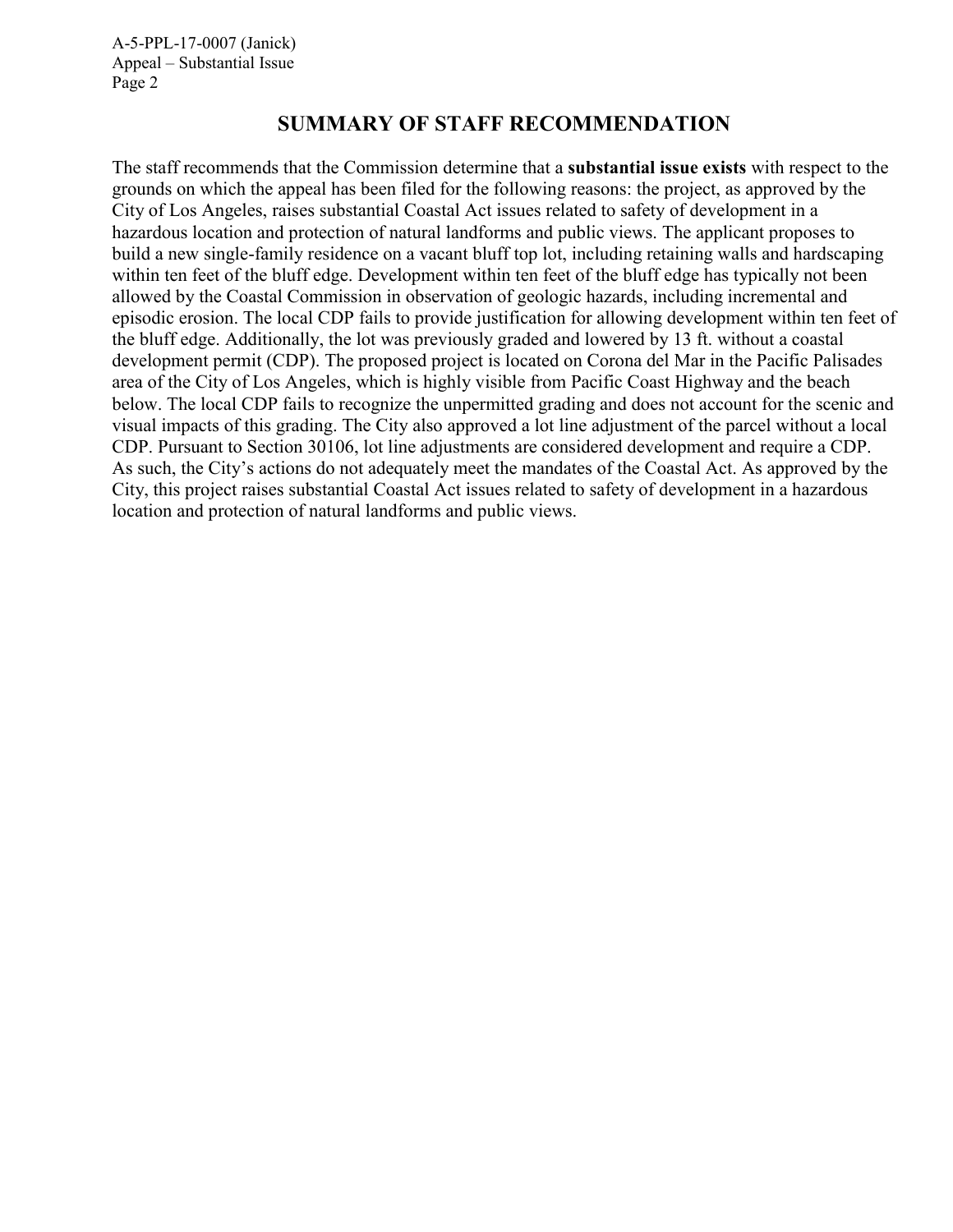# **TABLE OF CONTENTS**

| I. MOTION AND RESOLUTION - SUBSTANTIAL ISSUE4 |  |
|-----------------------------------------------|--|
|                                               |  |
|                                               |  |
|                                               |  |
|                                               |  |
|                                               |  |
|                                               |  |
|                                               |  |
|                                               |  |

### **[APPENDICES](#page-11-0)**

[Appendix A - Substantive File Documents](#page-11-0) 

### **[EXHIBITS](https://documents.coastal.ca.gov/reports/5/F15c/F15c-5-2017-exhibits.pdf)**

Exhibit 1 – Project Location / Vicinity Map Exhibit 2 – Local CDP DIR-2016-1377 [including City-Approved Project Plans](https://documents.coastal.ca.gov/reports/5/F15c/F15c-5-2017-exhibits.pdf)  [Exhibit 3 –](https://documents.coastal.ca.gov/reports/5/F15c/F15c-5-2017-exhibits.pdf) Appeal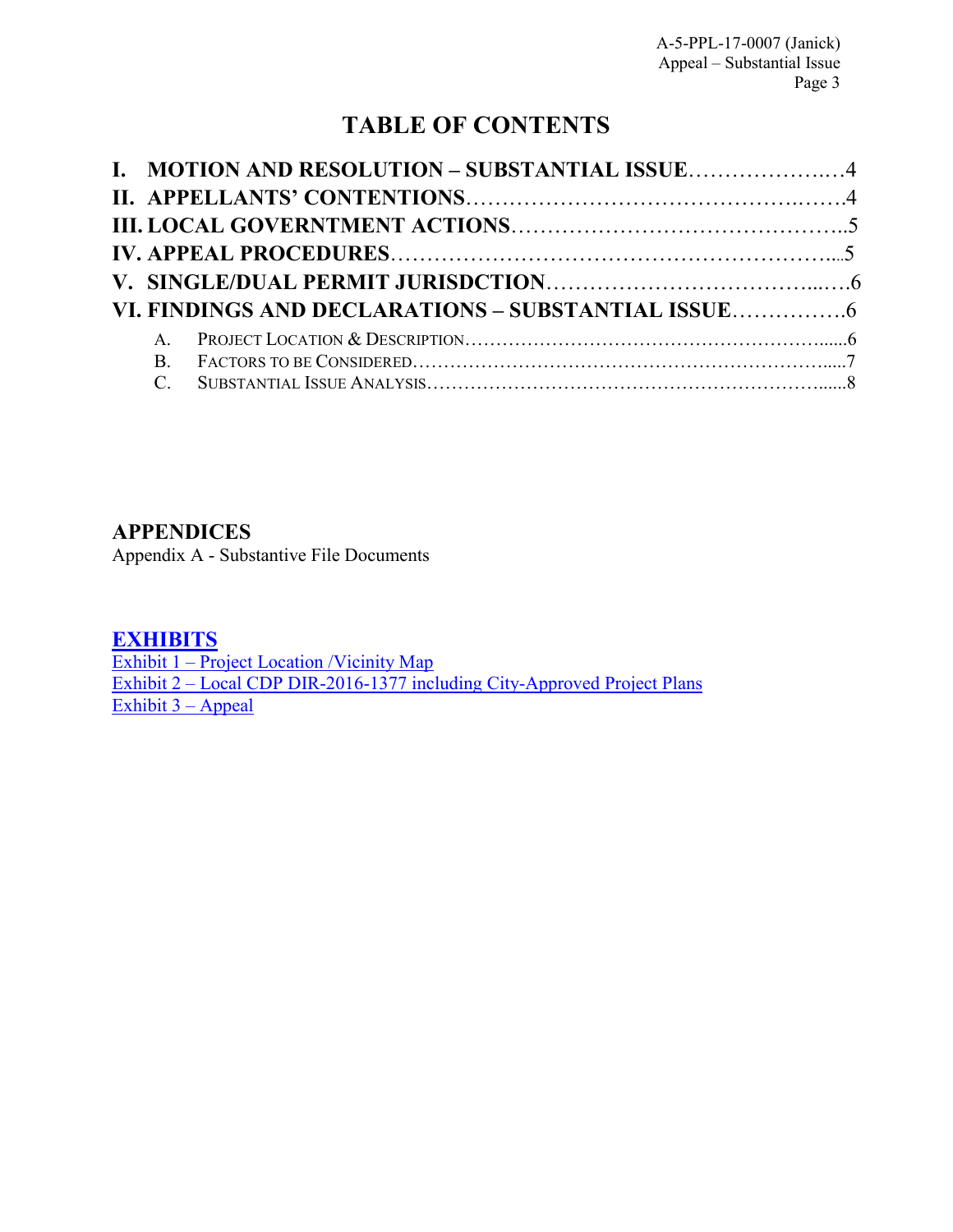## <span id="page-3-0"></span>**I. MOTION AND RESOLUTION – SUBSTANTIAL ISSUE**

**Motion:** *I move that the Commission determine that Appeal No. A-5-PPL-17-0007 raises NO Substantial Issue with respect to the grounds on which the appeal has been filed under § 30602 of the Coastal Act.*

Staff recommends a **NO** vote. Failure of this motion will result in a de novo hearing on the application, and adoption of the following resolution and findings. Passage of this motion will result in a finding of No Substantial Issue and the local action will become final and effective. The motion passes only by an affirmative vote of the majority of the appointed Commissioners present.

#### **Resolution:**

*The Commission hereby finds that Appeal No. A-5-PPL-17-0007 presents A SUBSTANTIAL ISSUE with respect to the grounds on which the appeal has been filed under § 30602 of the Coastal Act regarding consistency with Chapter 3 policies of the Coastal Act*.

## <span id="page-3-1"></span>**II. APPELLANT'S CONTENTIONS**

The City-approved local CDP authorizes the construction of a 33-ft, 7-in. high, 9,310 sq. ft. single-family residence, with an attached 851 sq. ft. three-car garage, a two-level basement on a caisson grade beam foundation with retaining walls and 4,078 cu. yds. of grading on a vacant 31,194 sq. ft. bluff top lot.

The appeal was filed by the Executive Director of the Coastal Commission **[\(Exhibit 3\)](https://documents.coastal.ca.gov/reports/2017/5/F15c/F15c-5-2017-exhibits.pdf)**. The appellant contends the following:

Development on a coastal bluff is inherently dangerous due to the potential for bluff failure. Bluff development poses potential adverse impacts to the geologic stability of bluffs and the stability of residential and ancillary structures. The proposed project is located on Corona del Mar, an approximately 150- ft. high bluff top site, inland of Pacific Coast Highway, in the Pacific Palisades area of the City of Los Angeles. The subject coastal bluff is highly visible from Pacific Coast Highway and the beach below. It is an integral part of the vast public views to and along the coast.

The City's Geology and Soils Report Approval Letter (LOG # 83320-01), dated February 24, 2016, states that *"… the site is situated on top of a coastal bluff slope where a previously existing residence was damaged due to the 1994 Northridge Earthquake and subsequently removed. The elevation [of the] lot was lowered about 13 feet by exporting soil...* " Lowering the bluff top lot by 13 ft. would require a CDP that would analyze the impacts of the grading on coastal resources and ensure that it is consistent with the hazards and the scenic and visual resource policies of the Coastal Act. The City provided no such evidence that a CDP was approved or issued for the previous grading of the lot and no such permits exist in the Coastal Commission's records. As such, the City should have acknowledged that deficiency and treated the applicant's project as an after-the-fact request that included the previous grading of the lot and completed an analysis of the impacts that the grading had on the relevant coastal resources. The City took no such action. Therefore, the City's approval is inadequate and an analysis of the impacts that the unpermitted grading had on coastal resources in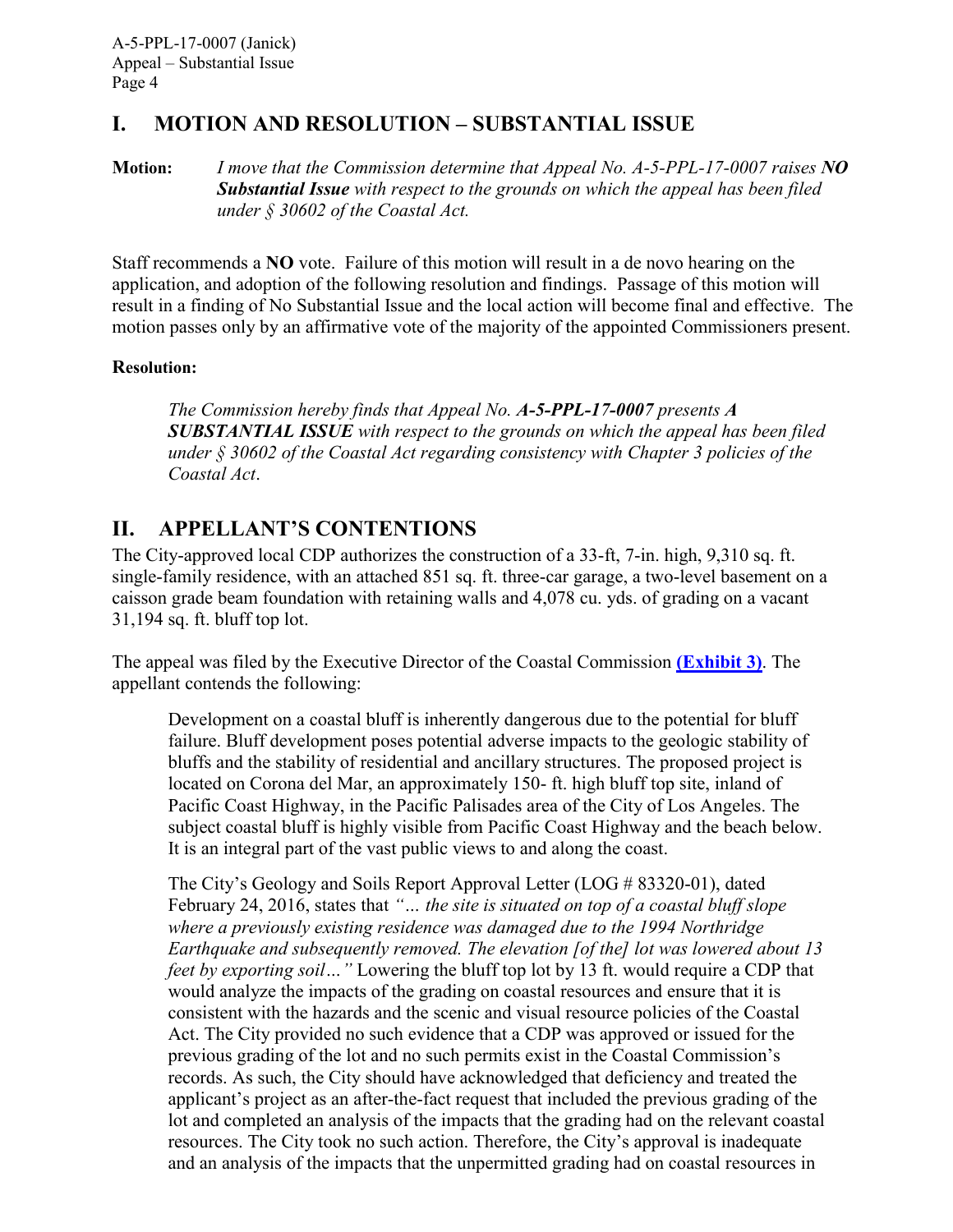the area must be conducted in observation of Coastal Act Sections 30240, 30251, and 30253. As such, the City's action is lacking legal support and raises a substantial issue.

Additionally, the City's approval includes development within ten feet of the bluff edge, including retaining walls and hardscaping. Past Commission actions have limited development within ten feet of the bluff edge to landscaping to minimize erosion and reduce the potential for hardscape falling down the bluff. This limitation is in observation of geologic hazards including incremental and episodic erosion and other irregular geologic events. The City failed to provide justification for the development within ten feet of the coastal bluff. As such, the City's action raises a substantial issue with regard to the coastal resources affected by the City's action.

Furthermore, the City's Planning Department Advisory Agency approved a lot line adjustment (AA-2013-1984-PMEX). The local CDP does not include the lot line adjustment. Before a single-family residence can be approved on the lot, the lot line adjustment needs to be approved through the City's CDP process **[\(Exhibit 3\)](https://documents.coastal.ca.gov/reports/2017/5/F15c/F15c-5-2017-exhibits.pdf)**.

## <span id="page-4-0"></span>**III. LOCAL GOVERNMENT ACTION**

On November 21, 2016, the Director of City Planning held a public hearing for Local CDP DIR-2016-1377 (MBJJ LLC, John Janick) for the project. The local CDP was not appealed to the City. On December 30, 2016, the Director of City Planning issued a determination letter approving the project. The City's Notice of Final Local Action for the local CDP was received in the Coastal Commission's Long Beach Office on February 9, 2017, and the Coastal Commission's required twenty working-day appeal period was established. On March 10, 2017, one appeal was received from the Executive Director **[\(Exhibit 3\)](https://documents.coastal.ca.gov/reports/2017/5/F15c/F15c-5-2017-exhibits.pdf)**. No other appeals were received prior to the end of the appeal period on March 10, 2017.

# <span id="page-4-1"></span>**IV. APPEAL PROCEDURES**

Section 30600(b) of the Coastal Act provides that prior to certification of its LCP, a local jurisdiction may, with respect to development within its area of jurisdiction in the coastal zone and consistent with the provisions of Sections 30604, 30620 and 30620.5, establish procedures for the filing, processing, review, modification, approval or denial of a coastal development permit. Pursuant to this provision, the City of Los Angeles developed a permit program in 1978 to exercise its option to issue local coastal development permits. Sections 13301-13325 of Title 14 of the California Code of Regulations provide procedures for issuance and appeals of locally issued coastal development permits. Section 30602 of the Coastal Act allows *any* action by a local government on a coastal development permit application evaluated under Section 30600(b) to be appealed to the Commission. The standard of review for such an appeal is the Chapter 3 policies of the Coastal Act. [Cal. Pub. Res. Code §§ 30200 and 30604.]

After a final local action on a local CDP application, the Coastal Commission must be noticed within five days of the decision. After receipt of such a notice, which contains all the required information, a twenty working-day appeal period begins during which any person, including the applicant, the Executive Director, or any two members of the Commission, may appeal the local decision to the Coastal Commission. [Cal. Pub. Res. Code § 30602.] As provided under section 13318 of Title 14 of the California Code of Regulations, the appellant must conform to the procedures for filing an appeal as required under section 13111 of Title 14 of the California Code of Regulations, including the specific grounds for appeal and a summary of the significant question raised by the appeal.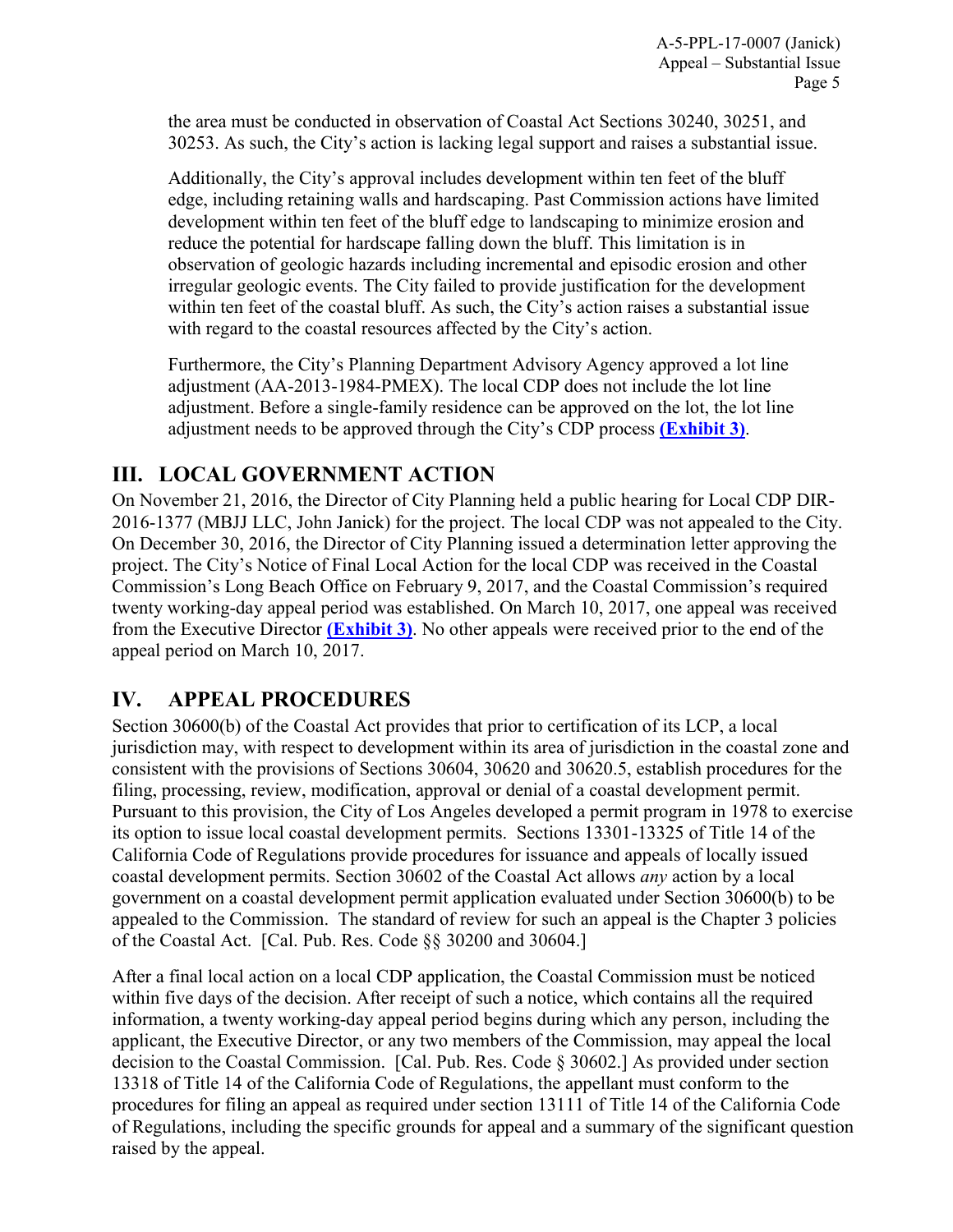The action currently before the Commission is to find whether there is a "substantial issue" or "no substantial issue" raised by the appeal of the local approval of the proposed project. Sections 30621 and 30625(b)(1) of the Coastal Act require a de novo hearing of the appealed project unless the Commission determines that no substantial issue exists with respect to the grounds for appeal.

Commission staff recommends a finding of **substantial issue**. If the Commission decides that the appellants' contentions raise no substantial issue as to conformity with Chapter 3 of the Coastal Act, the action of the local government becomes final. Alternatively, if the Commission finds that a substantial issue exists with respect to the conformity of the action of the local government with the Chapter 3 policies of the Coastal Act, the local CDP is voided and the Commission typically continues the public hearing to a later date in order to review the coastal development permit as a de novo matter. [Cal. Pub. Res. Code §§ 30621 and 30625.] Section 13321 of the Coastal Commission regulations specifies that de novo actions will be heard according to the procedures outlined in Sections 13114 and 13057-13096 of the Commission's regulations.

If there is no motion from the Commission to find no substantial issue, it will be presumed that the appeal raises a substantial issue and the Commission will schedule the de novo phase of the public hearing on the merits of the application for a future Commission meeting. A de novo public hearing on the merits of the application uses the Chapter 3 policies of the Coastal Act. Sections 13110-13120 of Title 14 of the California Code of Regulations further explain the appeal hearing process.

If the Commission decides to hear arguments and vote on the substantial issue question, those who are qualified to testify at the hearing, as provided by Section 13117 of Title 14 of the California Code of Regulation, will have three minutes per side to address whether the appeal raises a substantial issue. The only persons qualified to testify before the Commission at the substantial issue portion of the appeal process are the applicant, persons who opposed the application before the local government (or their representatives), and the local government. Testimony from other persons must be submitted in writing. The Commission will then vote on the substantial issue matter. It takes a majority of Commissioners present to find that the grounds for the appeal raise no substantial issue.

# <span id="page-5-0"></span>**V. SINGLE/DUAL PERMIT JURISDICTION AREA**

Within the areas specified in Section 30601, which is known in the City of Los Angeles permit program as the *Dual Permit Jurisdiction* area, the Coastal Act requires that any development which receives a local CDP permit also obtain a second (or "dual") CDP from the Coastal Commission. The Commission's standard of review for the proposed development in the *Dual Permit Jurisdiction* area is the Chapter 3 policies of the Coastal Act. For projects located inland of the areas identified in Section 30601 (i.e., projects in the *Single Permit Jurisdiction*), the City of Los Angeles local CDP is the only CDP required. The proposed project site is located within the *Dual Permit Jurisdiction Area*.

# <span id="page-5-1"></span>**VI. FINDINGS AND DECLARATIONS – SUBSTANTIAL ISSUE**

# <span id="page-5-2"></span>**A. PROJECT LOCATION & DESCRIPTION**

The project site is an approximately 31,194 sq. ft. lot located at 14904 Corona del Mar, Pacific Palisades in the City of Los Angeles, Los Angeles County **[\(Exhibit 1\)](https://documents.coastal.ca.gov/reports/2017/5/F15c/F15c-5-2017-exhibits.pdf)**. The lot has a curved, approximately 130 ft. long frontage along Corona del Mar, a rear length of approximately 117 ft. adjacent to Pacific Coast Highway, and a varying depth between approximately 248 ft. to 285 ft.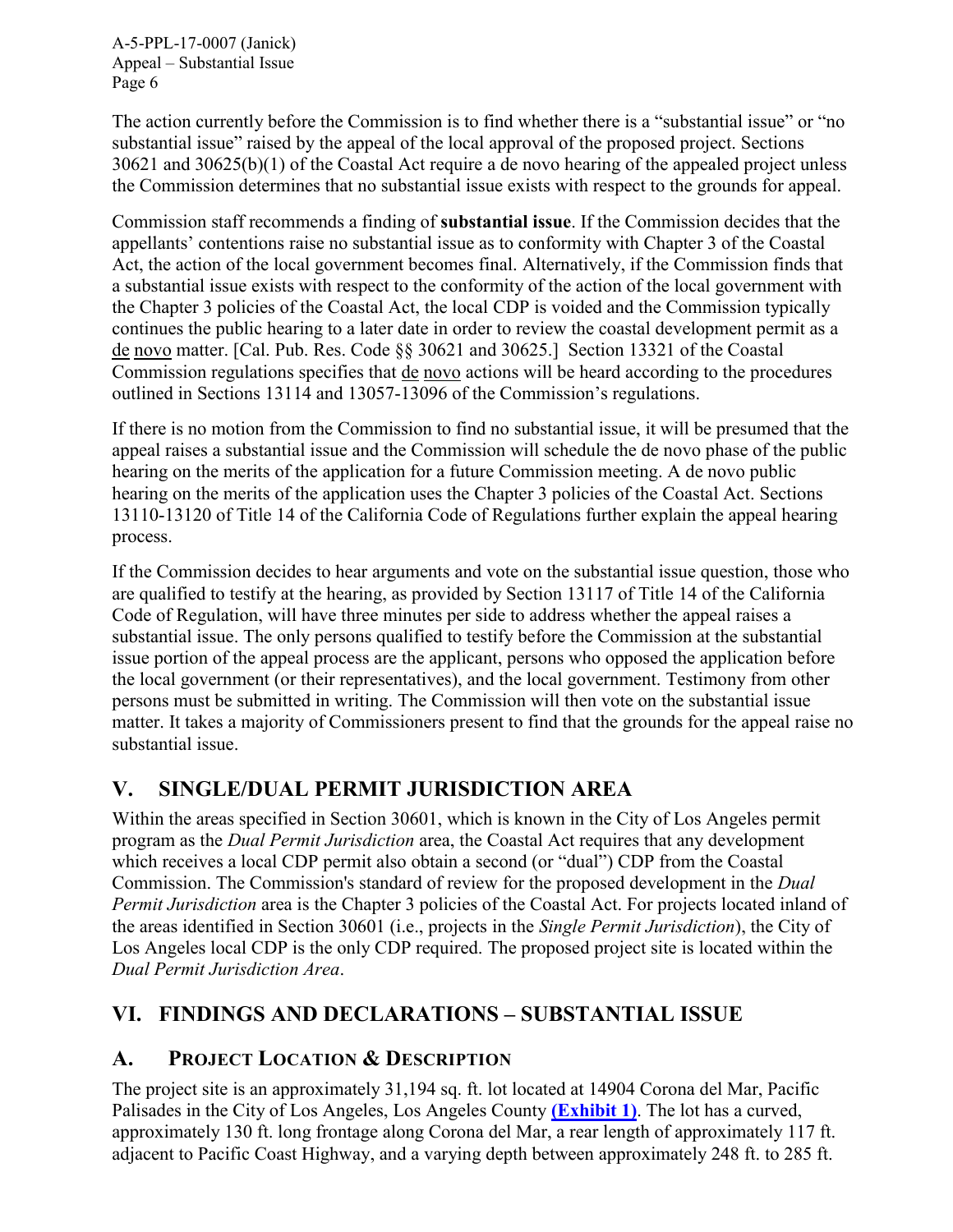The lot has a land use designation of Very Low I Residential and is zoned RE20-1 by the City of Los Angeles. The top of the lot is relatively level extending approximately 150 feet from Corona del Mar seaward to the edge of the bluff. From the top of the bluff, the lot descends seaward approximately 70 vertical ft. to the rear property line adjacent to Pacific Coast Highway. The toe of the slope, which is outside of the applicant's property line, is buttressed with a fill slope and an approximately 8-ft. high debris wall installed by Caltrans. The beach is located directly across the street from Pacific Coast Highway, approximately 230 ft. from the rear property line and 130 ft. as measured from the toe of the bluff. Single-family residences sit on lots up coast and inland of the site. Down coast of the site are vacant lots. Pacific Coast Highway and the beach are directly west of the site **[\(Exhibit 1\)](https://documents.coastal.ca.gov/reports/2017/5/F15c/F15c-5-2017-exhibits.pdf)**.

The lot was previously developed with a residence that was damaged in the 1994 Northridge Earthquake and subsequently removed. According to the applicant, about 4,000 cu. yds. of grading previously occurred on the lot without a CDP. The unpermitted grading resulted in lowering the natural grade of the lot by approximately 13 ft. The lot is currently vacant. The applicant is proposing to construct a 33-ft. 7-in. high, 9,310 sq. ft. single-family residence, with an attached 851 sq. ft. three-car garage, and a two-level basement on a caisson grade beam foundation. The proposal also includes the construction of several retaining walls, a new pool, hardscaping, and approximately 4,078 cu. yds. of additional grading.

## <span id="page-6-0"></span>**B. FACTORS TO BE CONSIDERED IN SUBSTANTIAL ISSUE ANALYSIS**

Section 30625(b)(1) of the Coastal Act states that the Commission shall hear an appeal of a local government action carried out pursuant to Section 30600(b) unless it finds that no substantial issue exists as to conformity with Chapter 3 of the Coastal Act. The term "substantial issue" is not defined in the Coastal Act or its implementing regulations. Section 13115(b) of the Commission's regulation simply indicates that the Commission will hear an appeal unless it "finds that the appeal raises no significant question." In previous decisions on appeals, the Commission had been guided by the following factors:

1. The degree of factual and legal support for the local government's decision that the development is consistent or inconsistent with the relevant provisions of the Coastal Act;

2. The extent and scope of the development as approved or denied by the local government;

3. The significance of the coastal resources affected by the decision;

4. The precedential value of the local government's decision for future interpretations if its LCP; and,

5. Whether the appeal raises local issues, or those of regional or statewide significance.

Even when the Commission chooses not to hear an appeal, appellants nevertheless may obtain judicial review of the local government's coastal permit decision by filing petition for a writ of mandate pursuant to Code of Civil Procedure, Section 1094.5.

Staff is recommending that the Commission find that **a substantial issue exists** with respect to whether the local government action conforms to the provisions of Chapter 3 of the Coastal Act for the reasons set forth below.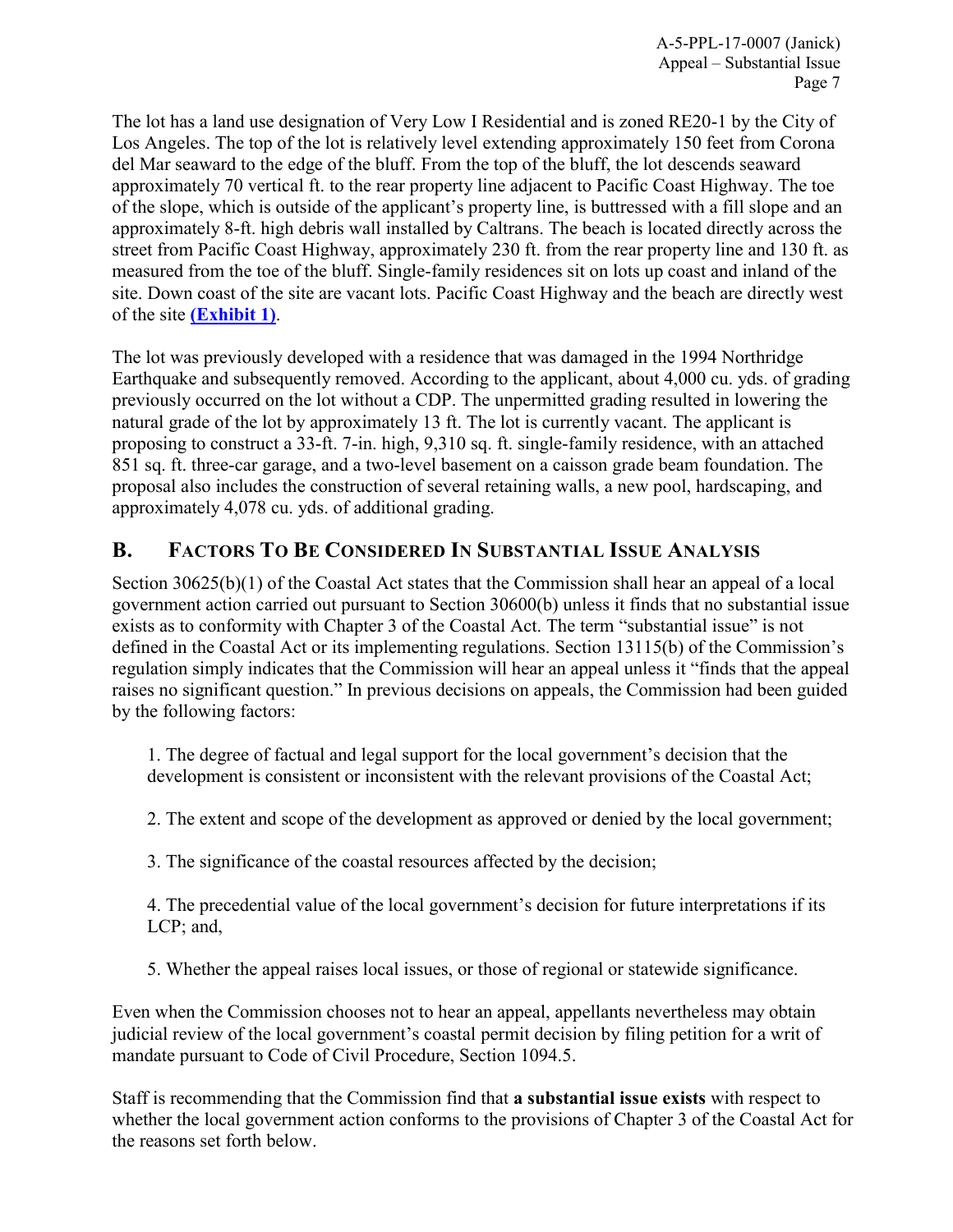#### <span id="page-7-0"></span>**C. SUBSTANTIAL ISSUE ANALYSIS**

As stated in Section IV of this report, the grounds for an appeal of a CDP issued by the local government prior to certification of its LCP are the project's conformity with Chapter 3 policies of the Coastal Act. Any local government CDP issued or denied prior to certification of its LCP may be appealed to the Commission. The Commission shall hear an appeal unless it determines that no substantial issue exists as to conformity with Chapter 3 policies of the Coastal Act.

Section II of this staff report outlined the appellant's contentions regarding the project. Concerns raised by the appellant include the City-approved project's consistency with sections 30240(b), 30251, and 30253 of the Coastal Act. There is no certified LCP or LUP for this area of the City of Los Angeles. As such, the Coastal Act is the standard of review for this coastal development permit.

The Commission's standard of review for determining whether to hear the appeal is only whether the appeal raises a substantial issue as to conformity with Chapter 3 of the Coastal Act. Cal. Pub. Res. Code § 30625(b)(1); 14 C.C.R. § 13321. The Commission's decision will be guided by the factors listed in the previous section of this report (B. Factors to be Considered in Substantial Issue Analysis).

This appeal raises a substantial issue as to conformity with Chapter 3 of the Coastal Act (Cal. Pub. Res. Code §§ 30200-30265.5).<sup>1</sup> The City's Director Determination for Local CDP No. DIR-2016-1377 issued by the City of Los Angeles states that the City applied the policies of Chapter 3 of the Coastal Act and concluded, in part, that the development, as proposed and conditioned by the City, would be consistent with Chapter 3 of the Coastal Act and will not prejudice the ability of the City to prepare an LCP for the Pacific Palisades Coastal Zone **[\(Exhibit 2\)](https://documents.coastal.ca.gov/reports/2017/5/F15c/F15c-5-2017-exhibits.pdf)**.

A substantial issue exists with respect to the proposed project's conformance with Chapter 3 of the Coastal Act, and with the approval of the Local CDP No. DIR-2016-1377, because the Cityapproved project does not provide sufficient evidence that the unpermitted grading did not substantially alter the coastal bluff, a prominent natural landform upon which the subject site is located, or that it had no impact to the scenic and visual qualities to and along the coast. The Cityapproved project also does not provide sufficient evidence that the locally-approved development located within 10 ft. of the bluff edge is consistent with hazards policies of the Coastal Act, nor did the City require or approve a local CDP for the lot line adjustment.

#### **Coastal Act Section 30106 Development, states:**

*Development" means, on land, in or under water, the placement or erection of any solid material or structure; discharge or disposal of any dredged material or of any gaseous, liquid, solid, or thermal waste; grading, removing, dredging, mining, or extraction of any materials; change in the density or intensity of use of land, including, but not limited to, subdivision pursuant to the Subdivision Map Act (commencing with [Section 66410 of the](http://www.leginfo.ca.gov/calaw.html)  [Government Code\)](http://www.leginfo.ca.gov/calaw.html), and any other division of land, including lot splits, except where the land division is brought about in connection with the purchase of such land by a public agency for public recreational use; change in the intensity of use of water, or of access thereto; construction, reconstruction, demolition, or alteration of the size of any structure,* 

 $\overline{a}$  $1$  Unless otherwise indicated, all subsequent statutory references are to sections within the Coastal Act. Cal. Pub. Res. Code §§ 30000 *et seq.*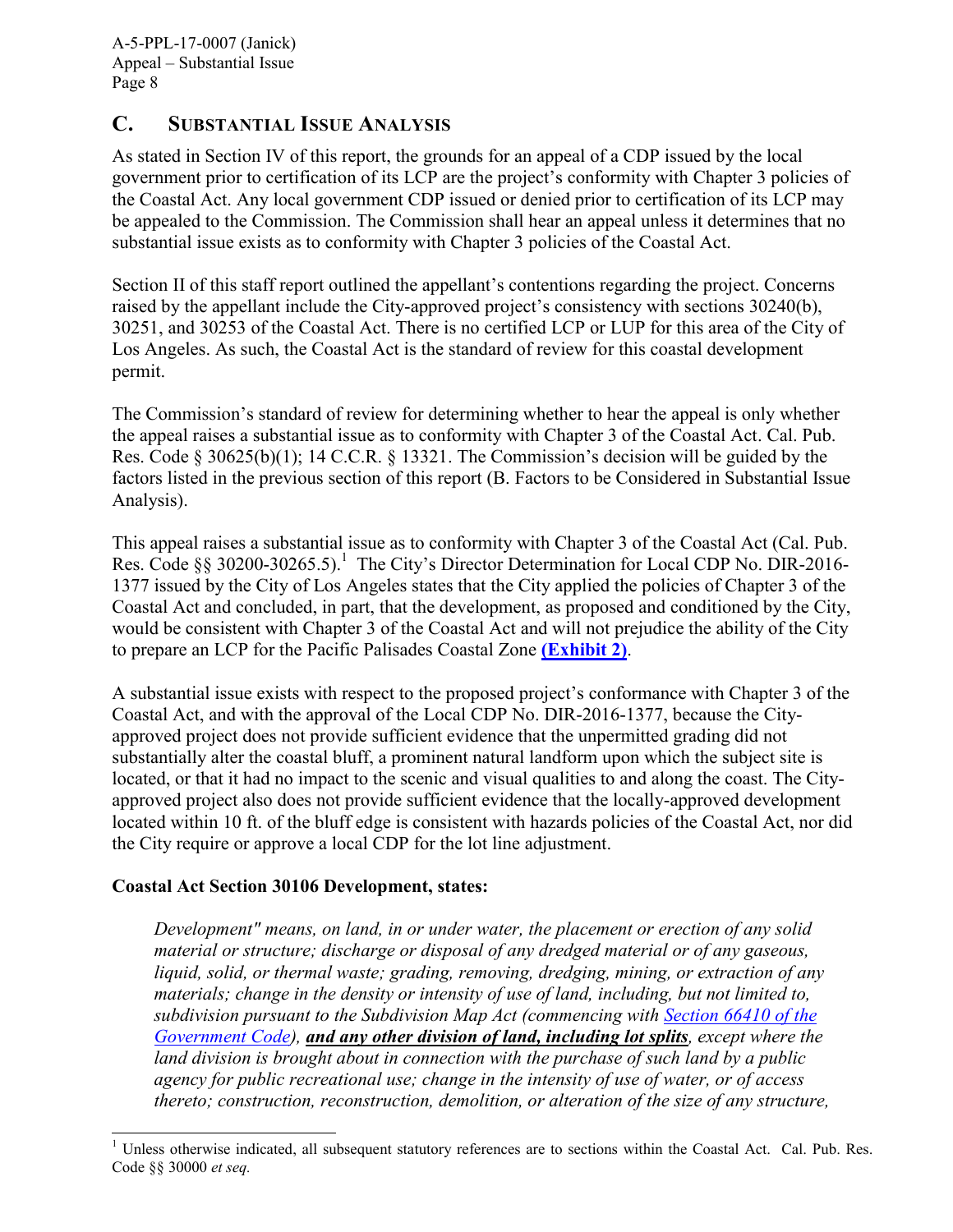*including any facility of any private, public, or municipal utility; and the removal or harvesting of major vegetation other than for agricultural purposes, kelp harvesting, and timber operations which are in accordance with a timber harvesting plan submitted pursuant to the provisions of the [Z'berg-Nejedly Forest Practice Act of 1973](http://www.leginfo.ca.gov/calaw.html) (commencing with [Section 4511\)](http://www.leginfo.ca.gov/calaw.html).*

*As used in this section, "structure" includes, but is not limited to, any building, road, pipe, flume, conduit, siphon, aqueduct, telephone line, and electrical power transmission and distribution line.[Emphasis added]* 

#### **Coastal Act Section 30240(b), states:**

*Development in areas adjacent to environmentally sensitive habitat areas and parks and recreation areas shall be sited and designed to prevent impacts which would significantly degrade those areas, and shall be compatible with the continuance of those habitat and recreation areas.* 

#### **Coastal Act Section 30251, states in part:**

*The scenic and visual qualities of coastal areas shall be considered and protected as a resource of public importance. Permitted development shall be sited and designed to protect views to and along the ocean and scenic coastal areas, to minimize the alteration of natural land forms, to be visually compatible with the character of surrounding areas, and, where feasible, to restore and enhance visual quality in visually degraded areas.* 

#### **Coastal Act Section 30253, states in part:**

*New development shall do all of the following:* 

 *(a) Minimize risks to life and property in areas of high geologic, flood, and fire hazard.* 

*(b) Assure stability and structural integrity, and neither create nor contribute significantly to erosion, geologic instability, or destruction of the site or surrounding area or in any way require the construction of protective devices that would substantially alter natural landforms along bluffs and cliffs.* 

The issues of geologic stability, preservation of the quality of recreational areas, and scenic and visual resources are important and substantial issues. Sections 30240(b), 30251, and 30253 of the Coastal Act mandate that the quality of scenic and visual coastal areas be protected and limit development in hazardous areas. As such, the Commission has carefully reviewed projects like the City-approved development. The City did not analyze or consider alternatives to minimize the effects of natural landform alterations caused by the previous unpermitted grading of approximately 4,000 cu. yds. on the subject bluff top lot. The unpermitted grading lowered the elevation of the lot and bluff face by 13 ft. The project site is located on a highly scenic coastal bluff adjacent to a popular public beach (Will Rogers State Beach). The City's staff report states in relevant part:

*"Section 30240 [of the Coastal Act] requires the protection of environmentally sensitive habitat areas and to prevent significant impacts on such area. The subject property is*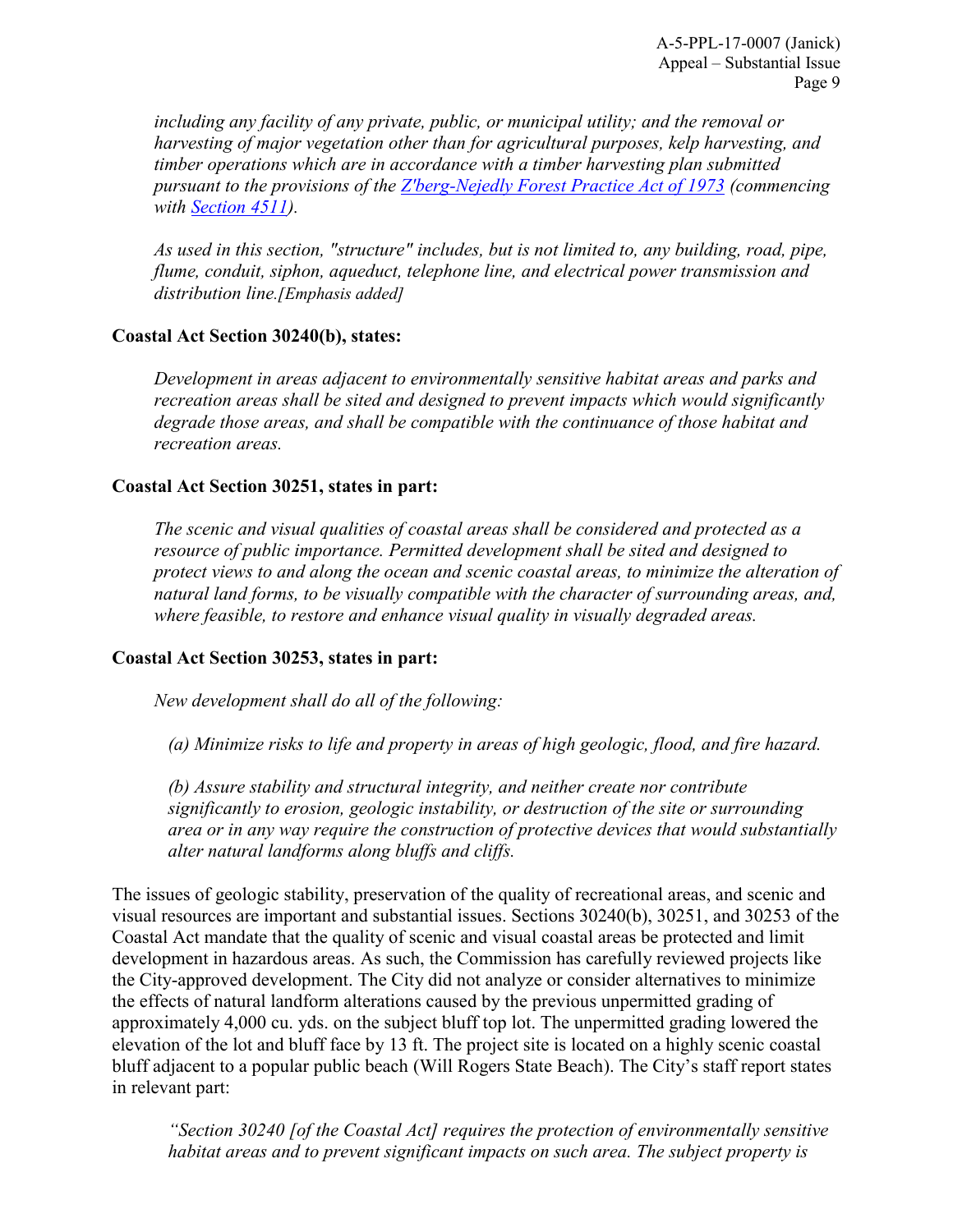> *zoned for residential uses and currently vacant. No mature trees or vegetation are onsite. The site is not adjacent to any open space, water body, or form of habitat. Further, migratory non-game native bird species are protected under federal and state law. The project is not expected to disrupt habitat values on environmentally sensitive habitat areas." [Emphasis added]*

*"Section 30251 [of the Coastal Act] states the importance of preserving and protecting the scenic and visual qualities of coastal areas, protecting views to and along the ocean, requiring development to be visually compatible with the character of the surrounding areas, and minimizing the alteration of natural land forms. The project's location results in no impacts on scenic or visual qualities of coastal areas or prominent natural landforms. The site is not located along or near a designated scenic corridor." [Emphasis added]* 

*"Section 30253 [of the Coastal act] requires new development to minimize risks to life and property in areas of high geologic, flood, and fire hazard, minimize impacts along bluffs and cliffs, and protect special communities and neighborhoods that are popular visitor destination points for recreational uses. The subject property is located on a coastal bluff that slopes down from street level, but the project is required to comply with state and local building codes that would minimize structural and seismic impacts. Regulatory compliance measures are in place to reduce any adverse impacts. Further, the project has a Geology and Soils Report Approval letter dated February 24, 2016 which contains conditions of approval that must be followed during the construction phase." [Emphasis added]*

The City acknowledged that the project site is located on a coastal bluff but failed to realize that the coastal bluffs in this area are prominent landforms that rise over Pacific Coast Highway, a State scenic highway, which is directly adjacent to a pubic beach, a protected open space and an environmentally sensitive area. The City also did not acknowledge the unpermitted grading that occurred at the site. The City's review of the impacts that the proposed project, including the unpermitted grading, will have on the scenic and visual resources in the area is incomplete; thus, the City's findings of conformity with Coastal Act policies regarding scenic and visual resources are incomplete and the claim that that proposed project will have "no impacts on [the] scenic or visual qualities of coastal areas or prominent natural landforms" is unsubstantiated.

Additionally, the City points to unspecified State and local regulatory measures and a geology and soils report as evidence that any geologic hazards associated with the proposed development are addressed. The City did not cite the State and local regulations to which it was referring, and the geology approval letter from the City does not provide a detailed analysis of the development that is proposed within 10 ft. of the bluff edge or the 4,000 cu. yds. of unpermitted grading. There are no findings in the City's staff report that justify the development proposed within ten ft. of the bluff edge. Thus, the City's findings regarding geologic hazards and grading associated with the proposed development are inadequate.

Furthermore, the City approved a lot line adjustment for the proposed project but failed to require or approve a local CDP for the lot line adjustment. Pursuant to Section 30106 of the Coastal Act, lot line adjustments are considered development and require a CDP. As such, the City failed to properly approve the lot line adjustment. An analysis and CDP for the lot line adjustment are important to determine the potential impact a lot line adjustment would have on the adjacent lot, which was previously graded under a Coastal Commission-approved CDP for a single-family residence.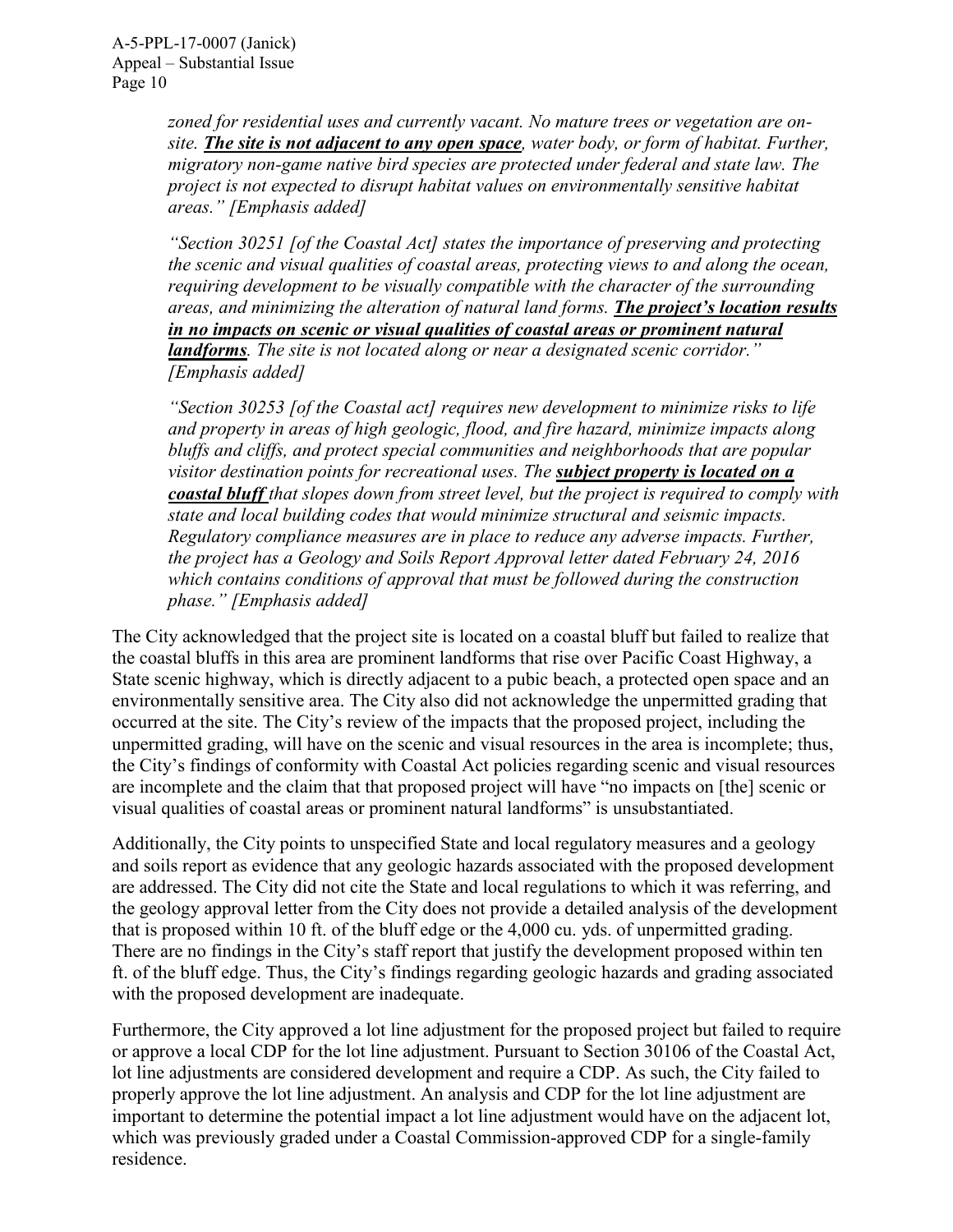Only with careful review of the project can the Commission ensure that the scenic and visual qualities of the coast are protected and that the geologic hazards are adequately addressed. If it finds that a substantial issue exists, the Commission will have the opportunity to review and act on the project at the subsequent de novo hearing.

Applying the five factors listed in the prior section clarifies that the appeal raises "a substantial issue" with respect to Chapter 3 of the Coastal Act, and therefore, does meet the substantiality standard of Section 30265(b)(1), because the nature of the proposed project and the local government action are not consistent with policies of Chapter 3 of the Coastal Act.

The first factor is the degree of factual and legal support for the local government's decision that the development is consistent or inconsistent with the relevant provisions of the Coastal Act. The local CDP does not acknowledge the substantial unpermitted grading that has occurred at the site or how that grading, considered in conjunction with the proposed development, will affect the scenic and visual qualities of the area consistent with Sections 30240 and 30251 of the Coastal Act. The local CDP does not provide adequate findings that justify the proposed development that is located within ten feet of the bluff edge, which is required in order to be consistent with the geologic hazards policy in Section 30253 of the Coastal Act. Furthermore, the City did not require or approve a local CDP for the lot line adjustment, which is considered development pursuant to Section 30106 of the Coastal Act and requires a CDP. Therefore, the Coastal Commission finds that the City provided an inadequate degree of factual and legal support for its decision.

The second factor is the extent and scope of the development as approved or denied by the local government. The City-approved development includes the construction of a very large singlefamily residence and associated structures that fall within ten ft. of the bluff edge along a 150 foot tall bluff top site. The site will also require extensive excavation and grading to accommodate a two-level basement and retaining walls. The site sits above Pacific Coast Highway and across the street from the beach in a highly scenic area. The City's findings did not adequately address the development proposed within ten feet of the bluff edge, and they completely ignored the extensive amount of grading that previously occurred on the site without a CDP. Additionally, the City did not require or approve a CDP for the lot line adjustment as is required by the Coastal Act. As such, the extent and scope of development, if not properly addressed or mitigated, is significant. Therefore, the extent and scope of the development as approved by the City is not consistent with the hazard, scenic and visual quality provisions of Chapter 3 of the Coastal Act.

The third factor is the significance of the coastal resources affected by the decision. As mentioned above, the project site is located on a scenic coastal bluff adjacent to a State scenic highway. The beach is located directly across from the site. The bluffs are a prominent visible feature along the coast and from the beach. Sections 30240 and 30251 of the Coastal Act explicitly protect the scenic and visual qualities of coastal areas. Therefore, the coastal resources affected by the development are significant.

The fourth factor is the precedential value of the local government's decision for future interpretations of its LCP. The City does not currently have a certified LCP for the Pacific Palisades area. The coastal resources affected by the City-approved development are significant. As such, the baseline by which these significant resources are reviewed for LCP policy purposes should be as though the coastal bluffs are in a natural state. This project, as proposed and conditioned by the City, significantly alters the natural state of the prominent coastal bluffs and may prejudice the ability of the City to prepare an LCP that adequately protects scenic, visual and